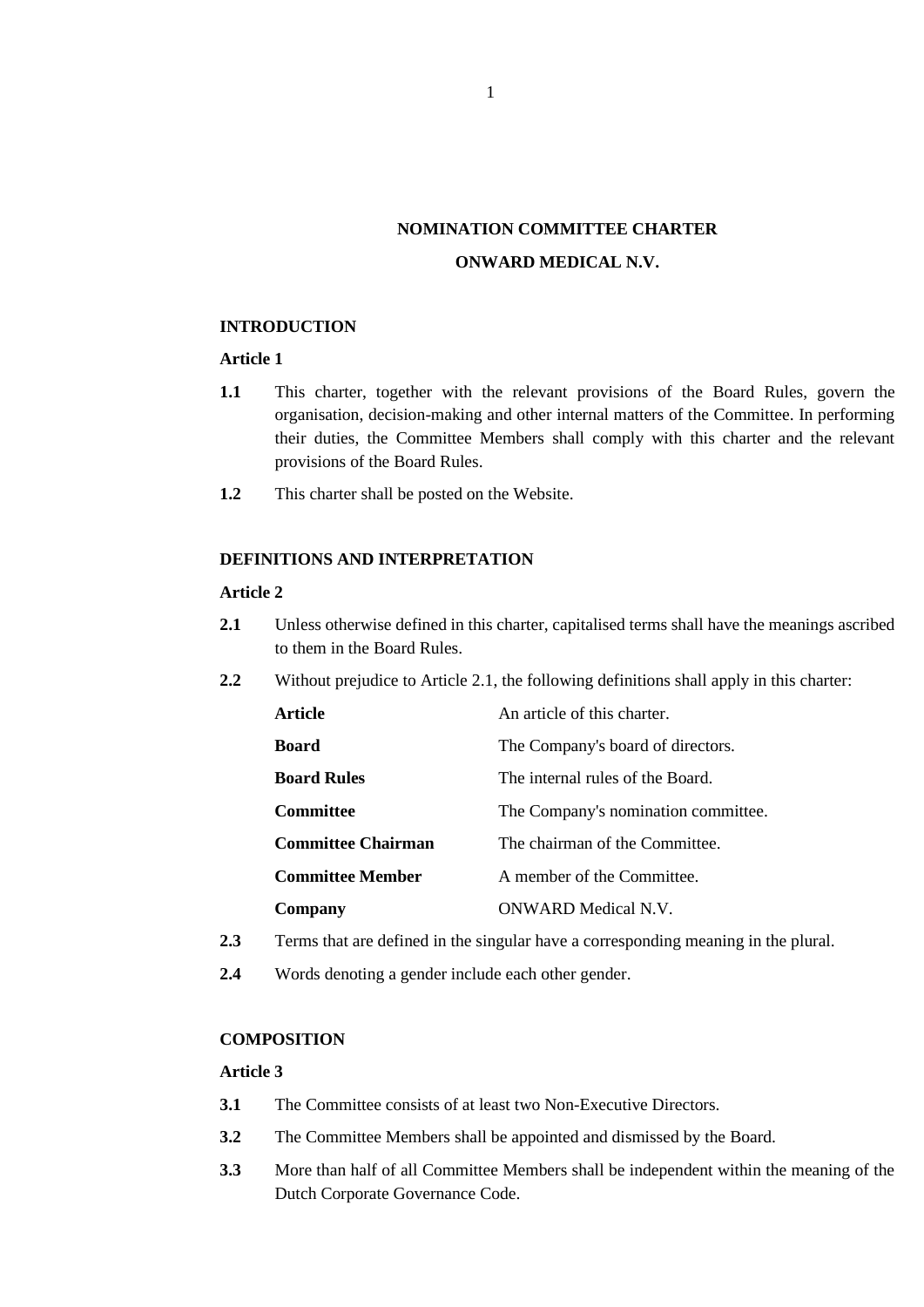

**3.4** The Committee shall elect a Committee Member to be the Committee Chairman. The Committee may dismiss the Committee Chairman, provided that the Committee Member so dismissed shall subsequently continue his term of office as a Committee Member without having the title of Committee Chairman.

### **DUTIES AND ORGANISATION**

### **Article 4**

- **4.1** The Board may allocate from time to time certain of its tasks and duties to the Committee pursuant to a resolution to that effect. The Committee can validly pass resolutions in respect of matters which fall under the tasks and duties allocated to the Committee.
- **4.2** The Committee is charged with, and shall be able to pass resolutions relating to, the following matters:
	- **a.** drawing up selection criteria and appointment procedures for the Directors;
	- **b.** reviewing the size and composition of the Board and submitting proposals for the composition profile of the Board;
	- **c.** reviewing the functioning of individual Directors and reporting on such review to the Board;
	- **d.** drawing up a plan for the succession of Directors;
	- **e.** submitting proposals for (re)appointment of Directors; and and
	- **f.** supervising the policy of the Board regarding the selection criteria and appointment procedures for the Company's senior management and executive officers.
- **4.3** The Committee shall meet as often as it determines is appropriate to carry out its responsibilities and each meeting shall be presided over by the Committee Chairman and, in the absence of the Committee Chairman, one of the other Committee Members shall be designated as the acting chair of the meeting.
- **4.4** The Committee may delegate all or part of its authority to subcommittees or to the Committee Chairman.
- **4.5** The Committee shall regularly report on its deliberations and findings to the Board.
- **4.6** At least annually, the Committee shall evaluate its own performance and report to the Board on such evaluation. The Committee shall also review and assess the adequacy of this charter at least annually and recommend any proposed changes to the Board.

## **AMENDMENTS AND DEVIATIONS**

### **Article 5**

Pursuant to a resolution to that effect, the Board may amend or supplement this charter and allow